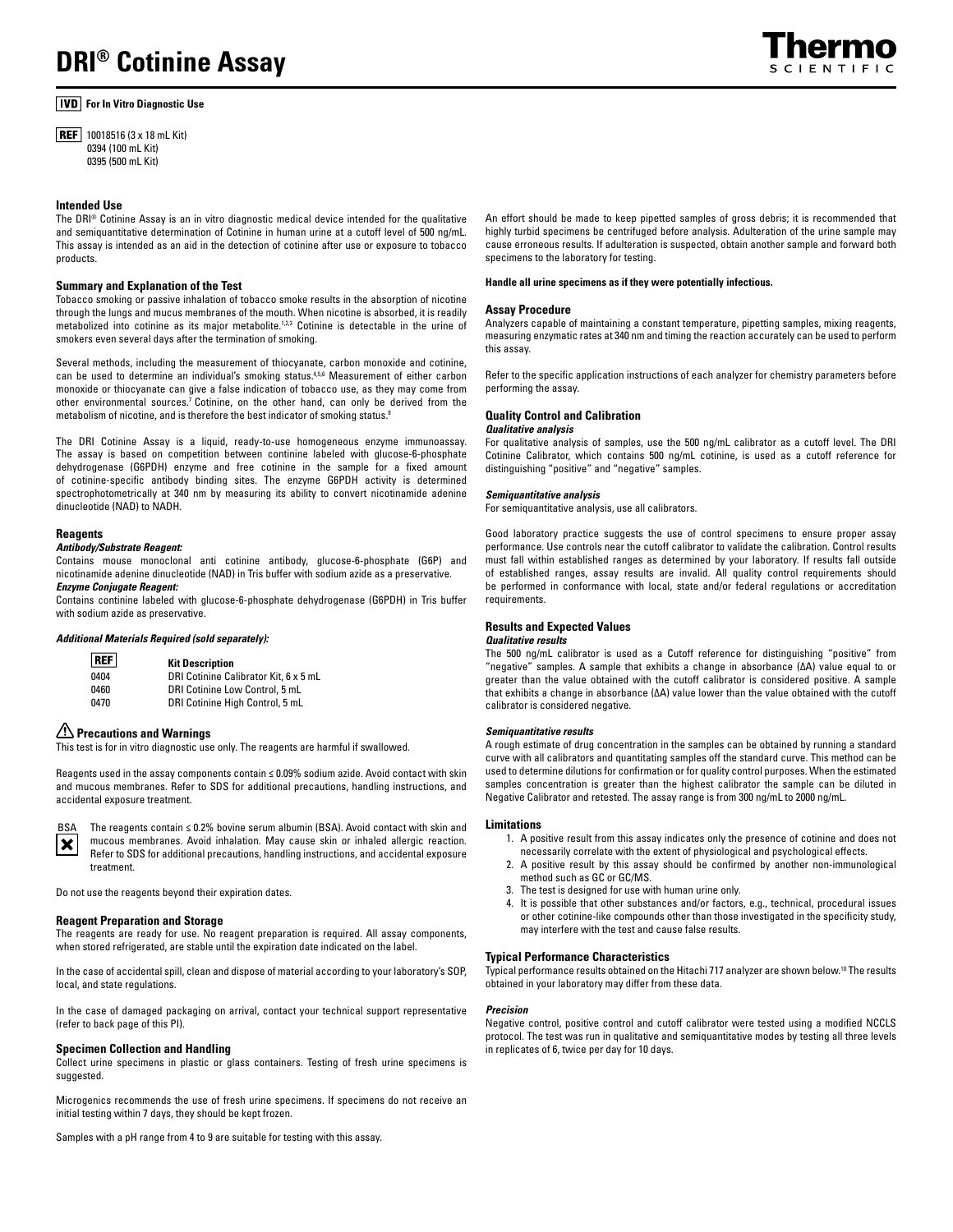# *Qualitative (mA/min)*

| Calibrator/<br><b>Control</b> | <b>Within-run Precision</b> |           |     | <b>Total Precision</b> |           |     |
|-------------------------------|-----------------------------|-----------|-----|------------------------|-----------|-----|
|                               | <b>Mean</b>                 | <b>SD</b> | %CV | <b>Mean</b>            | <b>SD</b> | %CV |
| 300 ng/mL                     | 404                         | 2.2       | 0.5 | 404                    | 2.7       | 0.7 |
| $500$ ng/mL                   | 421                         | 2.3       | 0.5 | 421                    | 2.9       | 0.7 |
| 700 ng/mL                     | 437                         | 2.6       | 0.6 | 437                    | 3.5       | 0.8 |

# *Semiquantitative (ng/mL)*

| Calibrator/<br><b>Control</b> | <b>Within-run Precision</b> |      | <b>Total Precision</b> |             |           |     |
|-------------------------------|-----------------------------|------|------------------------|-------------|-----------|-----|
|                               | <b>Mean</b>                 | SD   | %CV                    | <b>Mean</b> | <b>SD</b> | %CV |
| 300 ng/mL                     | 333                         | 20.0 | 6.0                    | 333         | 32.0      | 9.4 |
| 500 ng/mL                     | 510                         | 27.9 | 5.5                    | 510         | 38.6      | 7.6 |
| 700 ng/mL                     | 716                         | 36.4 | 5.1                    | 716         | 50.4      | 7.0 |

#### *Accuracy*

One hundred and ninety-four samples were analyzed by the DRI Cotinine Assay and OTI AUTO-LYTE® Cotinine EIA using 500 ng/mL Cotinine as cutoff calibrator. All the samples were confirmed by GC/MS. The results obtained by both qualitative and semiquantitative modes are summarized below:

#### *Qualitative*

Out of 194 samples, 112 samples were detected as positive and 60 samples as negative by both immunoassays.



\* GC/MS confirmed the result obtained by the DRI Cotinine Assay. \*\* Two out of the three discrepant samples were borderline positive.

#### *Semiquantitative*

Out of 194 samples, 114 samples were detected as positive and 63 as negative by both immunoassays.



\* GC/MS confirmed the result obtained by the DRI Cotinine Assay. \*\* Two out of the four discrepant samples were borderline positive.

# *Sensitivity*

Sensitivity, defined as the lowest concentration that can be differentiated from the negative urine calibrator with 95% confidence, is 34 ng/mL.

#### *Specificity*

Compounds structurally related to cotinine were tested for cross-reactivity. Results are listed below:

| Compound               | Concentration (µq/mL) | <b>Result</b> |
|------------------------|-----------------------|---------------|
| 3-Hydroxy-Cotinine     | 12.5                  | Positive      |
| Niacinamide            | 500                   | Negative      |
| Nicotine               | 500                   | Negative      |
| Nicotinic Acid         | 500                   | Negative      |
| Nicotinic Acid N-Oxide | 500                   | Negative      |

Compounds structurally unrelated to cotinine produced negative results at the concentrations listed below:

| <b>Compound</b>                   | Concentration (µg/mL) |  |
|-----------------------------------|-----------------------|--|
| Acetaminophen                     | 1000                  |  |
| Acetylsalicylic acid              | 1000                  |  |
| Amitriptyline                     | 50                    |  |
| Amphetamine                       | 1000                  |  |
| Benzoylecgonine                   | 1000                  |  |
| Caffeine                          | 100                   |  |
| Codeine                           | 1000                  |  |
| Diazepam                          | 100                   |  |
| Doxylamine                        | 500                   |  |
| Ephedrine                         | 1000                  |  |
| Ibuprofen                         | 500                   |  |
| Phenytoin                         | 40                    |  |
| d-Methamphetamine                 | 100                   |  |
| I-Methamphetamine                 | 100                   |  |
| Morphine                          | 1000                  |  |
| Nortriptyline                     | 50                    |  |
| Oxazepam                          | 500                   |  |
| Phencyclidine                     | 500                   |  |
| Pheniramine                       | 50                    |  |
| Phenobarbital                     | 1000                  |  |
| Primidone                         | 50                    |  |
| Propoxyphene                      | 1000                  |  |
| Quinidine                         | 200                   |  |
| <b>Ranitidine</b>                 | 500                   |  |
| Secobarbital                      | 1000                  |  |
| Theophylline                      | 50                    |  |
| 11-Nor-Δ <sup>9</sup> -THC-9-COOH | 10                    |  |
| Valproic Acid                     | 150                   |  |
| Uric Acid                         | 200                   |  |

# *Interference*

Endogenous and exogenous substances were studied for potential interference with the Cotinine Assay. No interference was observed in urine samples containing compounds at the concentrations listed below. Urine pH was also studied for possible interference.

| Compound            | <b>Concentration</b> |
|---------------------|----------------------|
| Acetaminophen       | $100 \mu g/mL$       |
| Acetone             | 1000 mg/dL           |
| Ascorbic Acid       | 1250 mg/dL           |
| Aspirin             | $100 \mu g/mL$       |
| Caffeine            | $100 \mu g/mL$       |
| Creatinine          | 500 mg/dL            |
| Ethanol             | $1$ g/dL             |
| Galactose           | $10$ mg/dL           |
| Gamma Globulin      | $500$ mg/dL          |
| Glucose             | 3000 mg/dL           |
| Hemoglobin          | $300$ mg/dL          |
| Human serum Albumin | $500$ mg/dL          |
| Ibuprofen           | $100 \mu g/mL$       |
| Oxalic Acid         | $100$ mg/dL          |
| Riboflavin          | $7.5 \text{ mg/dL}$  |
| Sodium Chrloride    | $0.5$ g/dL           |
| Urea                | $0.8$ g/dL           |
| pH range            | $4 - 9$              |